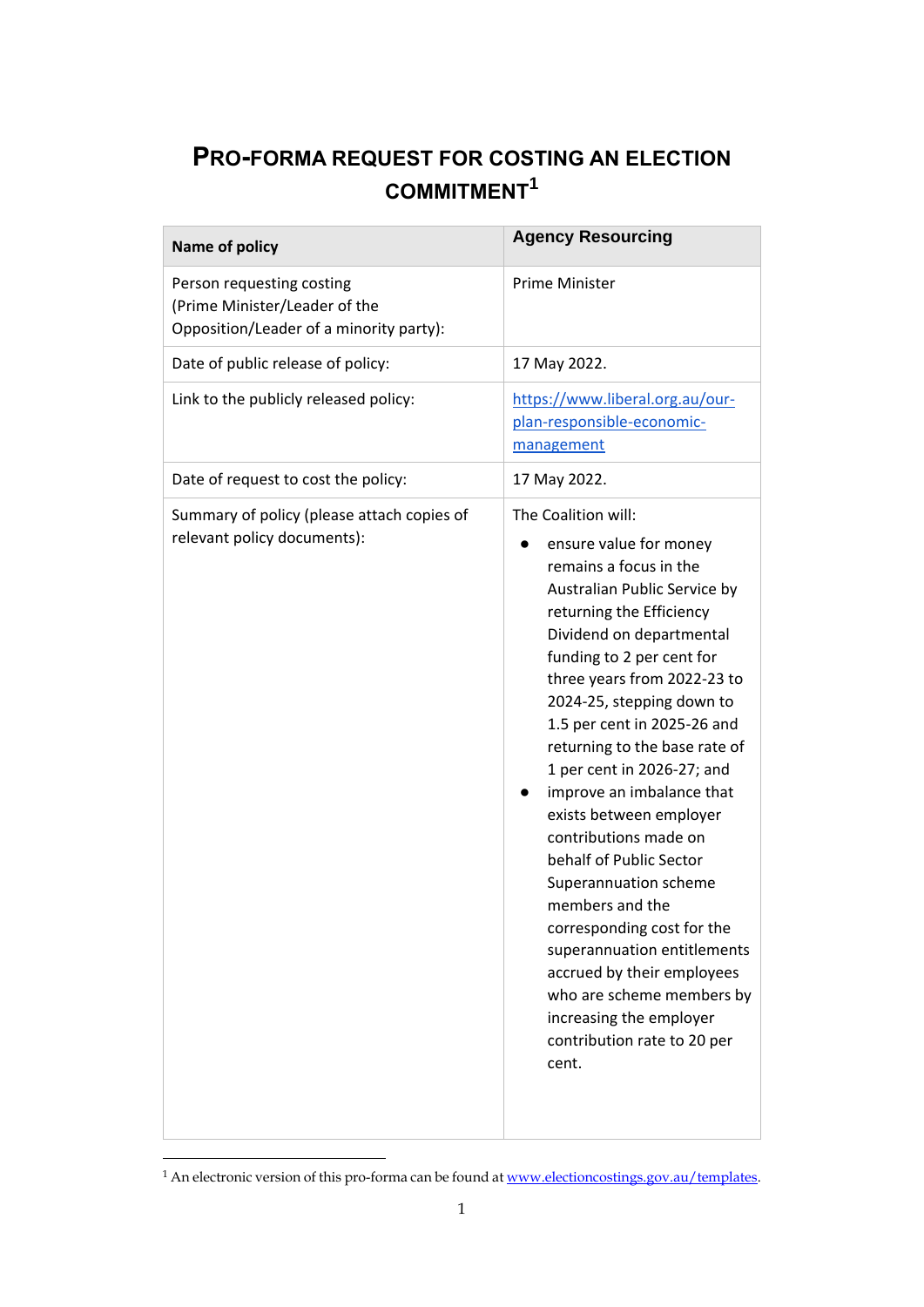|                      | Element 1                                                                                                                                                                                                                                                                                                                                            |
|----------------------|------------------------------------------------------------------------------------------------------------------------------------------------------------------------------------------------------------------------------------------------------------------------------------------------------------------------------------------------------|
|                      | The Coalition will return the<br><b>Efficiency Dividend on</b><br>departmental funding to 2 per<br>cent for three years from 2022-23<br>to 2024-25, stepping down to 1.5<br>per cent in 2025-26 and returning<br>to the base rate of 1 per cent in<br>2026-27.                                                                                       |
|                      | All existing exemptions that<br>currently apply to the Efficiency<br>Dividend and Efficiency Dividend<br>extension outlined in the 2019-20<br>MYEFO will continue to apply. As<br>well, further exemptions to this<br>policy will apply to Emergency<br>Management Australia and the<br>recently created National<br>Recovery and Resilience Agency. |
|                      | Element 2                                                                                                                                                                                                                                                                                                                                            |
|                      | The Coalition will change the<br><b>Employer Contribution Rate</b><br>charged to agencies for the Public<br><b>Sector Superannuation (PSS)</b><br>scheme to 20 per cent, with the<br>increase in funds paid to the<br>Commonwealth Superannuation<br>Corporation returned to the<br>Consolidated Revenue Fund.                                       |
|                      | There are no changes to the<br>employer contribution rates for<br>any other Commonwealth defined<br>benefit schemes, such as the<br>Commonwealth Superannuation<br>Scheme or the military schemes,<br>and there are no impacts on<br>either employee contributions or<br>superannuation entitlements.                                                |
| Intention of policy: | To ensure value for money<br>remains a focus in the Australian<br>Public Service and to better<br>reflect the cost to agencies of the<br>superannuation entitlements that<br>are being accrued by their<br>employees in the PSS scheme.                                                                                                              |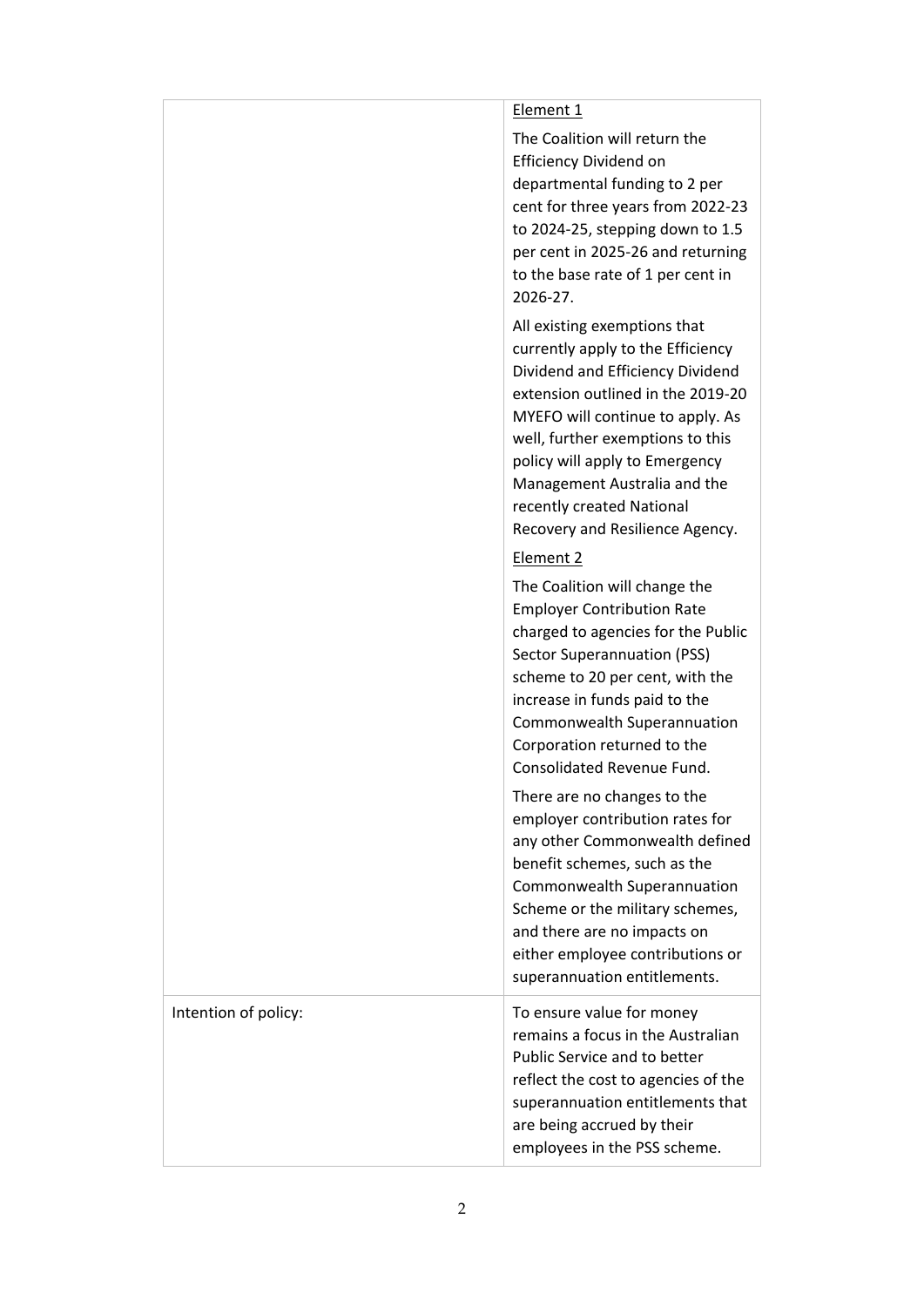| No this or a substantially similar |
|------------------------------------|
| costing request has not been       |
| submitted to the Parliamentary     |
| Budget Office.                     |
|                                    |

**Description of policy** *(note: where the request to cost a proposal differs from the announced policy, the costing will be on the basis of information provided in the costing request)*

## **What are the key assumptions that have been made in the policy including:**

| Is the policy part of a package?<br>If yes, list and outline components and<br>interactions with proposed or existing<br>policies.                            | No.             |
|---------------------------------------------------------------------------------------------------------------------------------------------------------------|-----------------|
| Where relevant, is funding for the policy to be<br>demand driven or a capped amount?                                                                          | Not applicable. |
| Will third parties (for instance the<br>States/Territories) have a role in funding or<br>delivering the policy?                                               | No.             |
| If yes, is the Australian Government<br>contribution capped, with additional costs<br>to be met by third parties, or is another<br>funding formula envisaged? |                 |
| Are there associated savings, offsets or<br>expenses?                                                                                                         | Not applicable. |
| If yes, please provide details.                                                                                                                               |                 |

**Description of policy** *(note: where the request to cost a proposal differs from the announced policy, the costing will be on the basis of information provided in the costing request)* 

## **What are the key assumptions that have been made in the policy including:**

## *(continued)*

| Does the policy relate to a previous budget<br>measure?<br>If yes, which measure?                                                                                                                               | Yes this policy builds on the 2019-<br>20 MYEFO measure <i>Election</i><br>commitment - Efficiency Dividend<br>– Extension. |
|-----------------------------------------------------------------------------------------------------------------------------------------------------------------------------------------------------------------|-----------------------------------------------------------------------------------------------------------------------------|
| If the proposal would change an existing<br>measure, are savings expected from the<br>departmental costs of implementing the<br>program? Will funding/cost require<br>indexation?<br>If yes, list factors used. | Not applicable.                                                                                                             |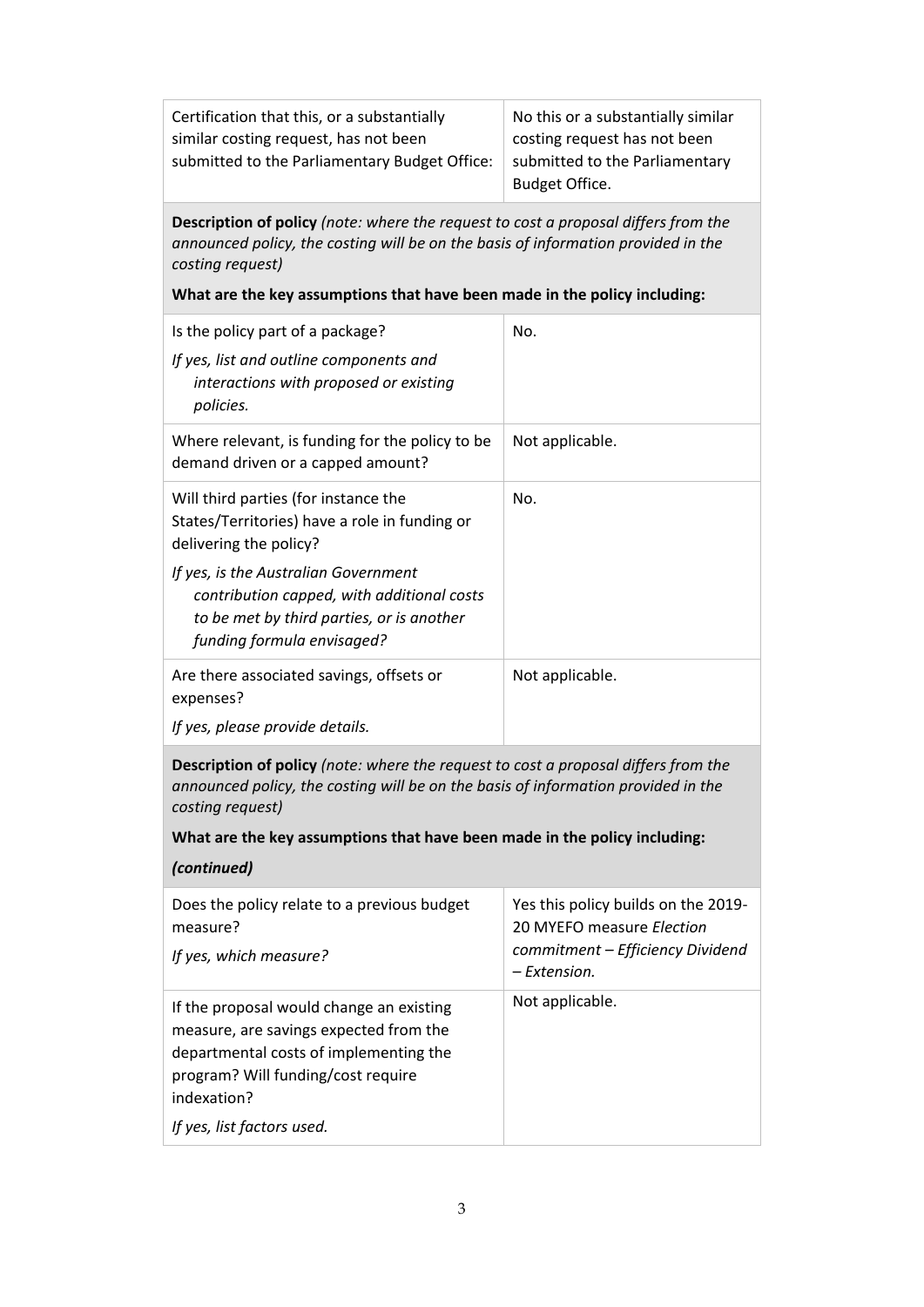| What are the estimated costs each year? Are<br>these provided on a cash or fiscal basis?                             | This policy results in payment<br>saves of:<br>Element 1<br>2022-23 \$318.1 million<br>2023-24 \$561.4 million<br>2024-25 \$835.3 million<br>2025-26 \$956.8 million<br>Element 2<br>2022-23 \$177.9 million<br>2023-24 \$167.7 million<br>2024-25 \$158.2 million<br>2025-26 \$148.7 million |
|----------------------------------------------------------------------------------------------------------------------|-----------------------------------------------------------------------------------------------------------------------------------------------------------------------------------------------------------------------------------------------------------------------------------------------|
|                                                                                                                      | Cash basis                                                                                                                                                                                                                                                                                    |
| Are the revenue and/or expense costs likely to<br>be significantly different beyond the forward<br>estimates period? | No.                                                                                                                                                                                                                                                                                           |
| If yes, why?                                                                                                         |                                                                                                                                                                                                                                                                                               |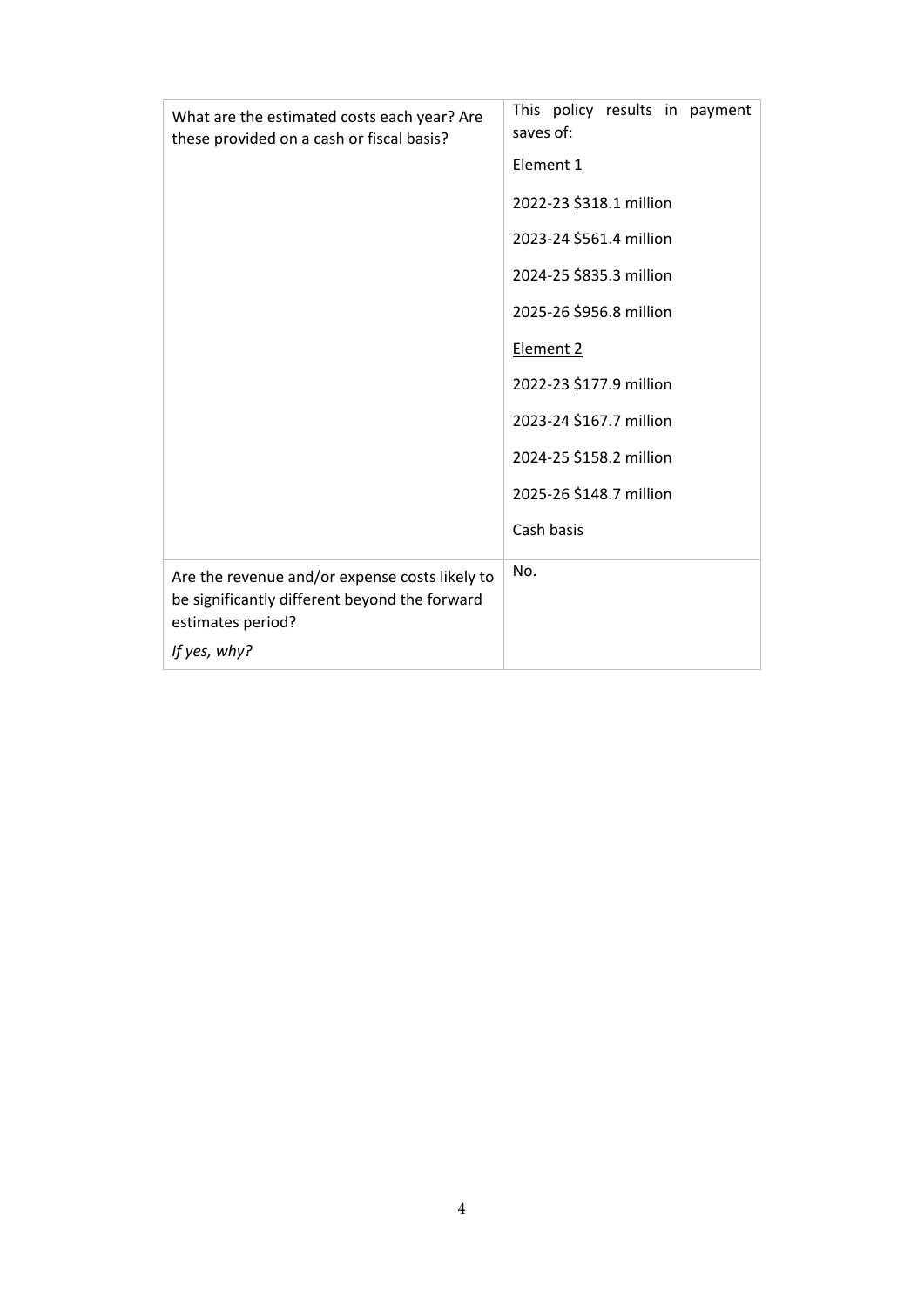| What assumptions have been made in<br>deriving the expected financial impact in the<br>party costing (please provide information on<br>the data sources used to develop the policy)? | Element 1<br>The Coalition will return the<br><b>Efficiency Dividend on</b><br>departmental funding to 2 per<br>cent for three years from 2022-23<br>to 2024-25, stepping down to 1.5<br>per cent in 2025-26 and returning<br>to the base rate of 1 per cent in<br>2026-27.                                                                          |
|--------------------------------------------------------------------------------------------------------------------------------------------------------------------------------------|------------------------------------------------------------------------------------------------------------------------------------------------------------------------------------------------------------------------------------------------------------------------------------------------------------------------------------------------------|
|                                                                                                                                                                                      | All existing exemptions that<br>currently apply to the Efficiency<br>Dividend and Efficiency Dividend<br>extension outlined in the 2019-20<br>MYEFO will continue to apply. As<br>well, further exemptions to this<br>policy will apply to Emergency<br>Management Australia and the<br>recently created National<br>Recovery and Resilience Agency. |
|                                                                                                                                                                                      | Element 2<br>The Coalition will change the<br><b>Employer Contribution Rate</b><br>charged to agencies for the Public<br><b>Sector Superannuation (PSS)</b><br>scheme to 20 per cent, with the<br>increase in funds paid to the<br>Commonwealth Superannuation<br>Corporation returned to the<br>Consolidated Revenue Fund.                          |
|                                                                                                                                                                                      | There are no changes to the<br>employer contribution rates for<br>any other Commonwealth defined<br>benefit schemes, such as the<br>Commonwealth Superannuation<br>Scheme or the military schemes,<br>and there are no impacts on<br>either employee contributions or<br>superannuation entitlements.                                                |
| Has the policy been costed by a third party?                                                                                                                                         | No.                                                                                                                                                                                                                                                                                                                                                  |
| If yes, can you provide a copy of this costing<br>and its assumptions?                                                                                                               |                                                                                                                                                                                                                                                                                                                                                      |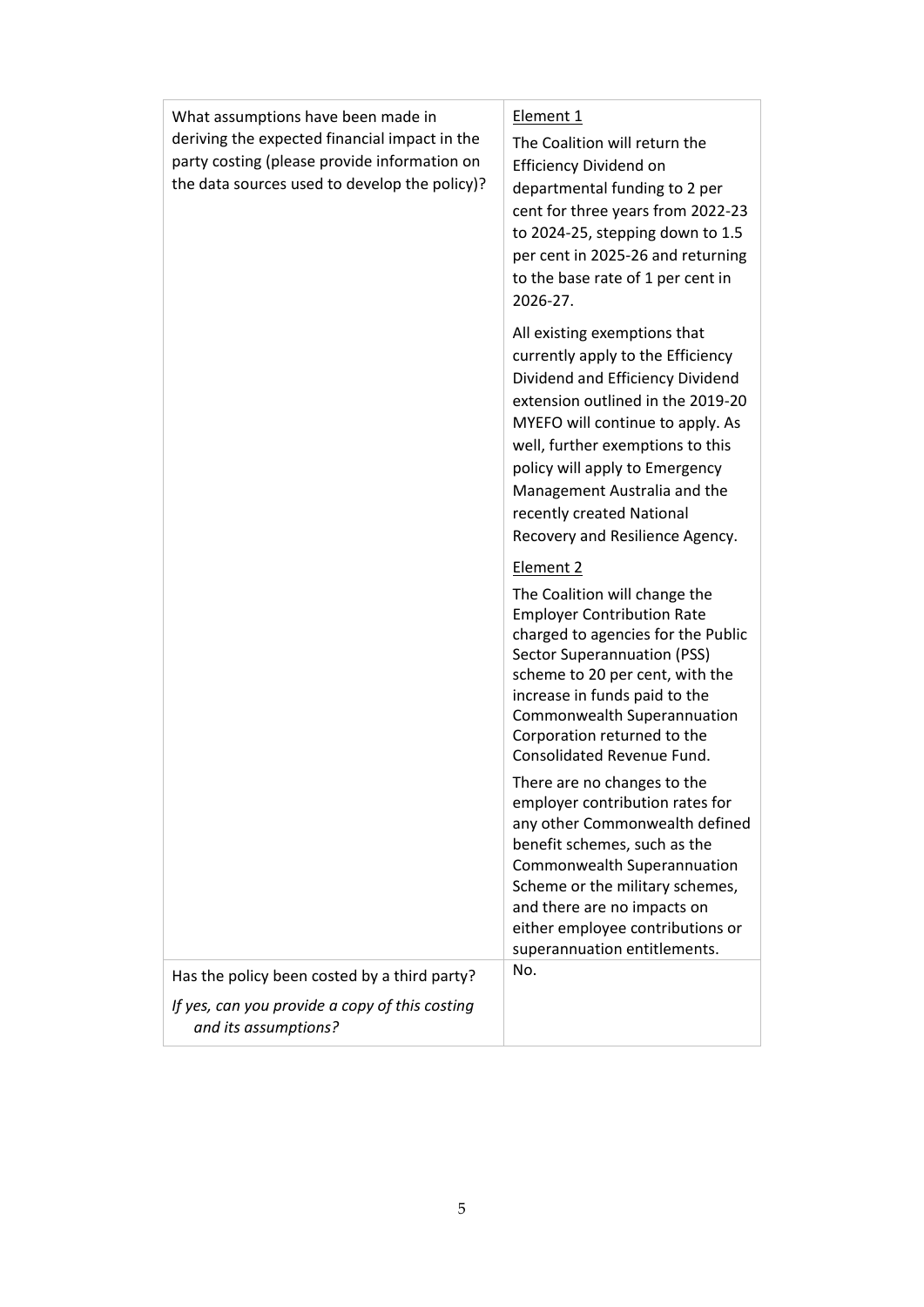| What is the expected community impact of<br>the policy?<br>How many people or businesses will be<br>affected by the policy?<br>What is the likely take up?<br>What is the basis for these impact<br>assessments/assumptions?<br>Note: it will be up to the professional judgment of the relevant Secretary as to<br>whether these assumptions are adopted in a Treasury or Finance costing of the<br>policy. | Not applicable.                                                                                                                                                            |
|--------------------------------------------------------------------------------------------------------------------------------------------------------------------------------------------------------------------------------------------------------------------------------------------------------------------------------------------------------------------------------------------------------------|----------------------------------------------------------------------------------------------------------------------------------------------------------------------------|
| <b>Administration of policy</b>                                                                                                                                                                                                                                                                                                                                                                              |                                                                                                                                                                            |
| Who will administer the policy (for example,<br>Australian Government entity, the States,<br>non-government organisation, etc.)?                                                                                                                                                                                                                                                                             | Department of Finance.                                                                                                                                                     |
| Should departmental expenses associated<br>with this policy be included in this costing?<br>If no, will the Australian Government Entity be<br>expected to absorb expenses associated<br>with this policy?                                                                                                                                                                                                   | No. The Department of Finance<br>are to absorb any associated<br>departmental operating or capital<br>expenses in applying this policy.                                    |
| If yes, please specify the key assumptions,<br>including whether departmental costs are<br>expected with respect to program<br>management (by policy agencies) and<br>additional transactions/processing (by<br>service delivery agencies).                                                                                                                                                                  | Not applicable.                                                                                                                                                            |
| Intended date of implementation.                                                                                                                                                                                                                                                                                                                                                                             | 1 July 2022.                                                                                                                                                               |
| Are there transitional arrangements<br>associated with policy implementation?                                                                                                                                                                                                                                                                                                                                | No.                                                                                                                                                                        |
| Will the policy be ongoing or terminating*?                                                                                                                                                                                                                                                                                                                                                                  | Element 1<br>Terminating on 30 June 2026,<br>although the effect of the policy<br>will result in an ongoing reduction<br>to departmental funding.<br>Element 2<br>Ongoing. |
| If terminating:                                                                                                                                                                                                                                                                                                                                                                                              | Not applicable.                                                                                                                                                            |
| What is the intended date of termination?                                                                                                                                                                                                                                                                                                                                                                    |                                                                                                                                                                            |
| Are there any transitional arrangements<br>associated with the conclusion of the policy?                                                                                                                                                                                                                                                                                                                     |                                                                                                                                                                            |